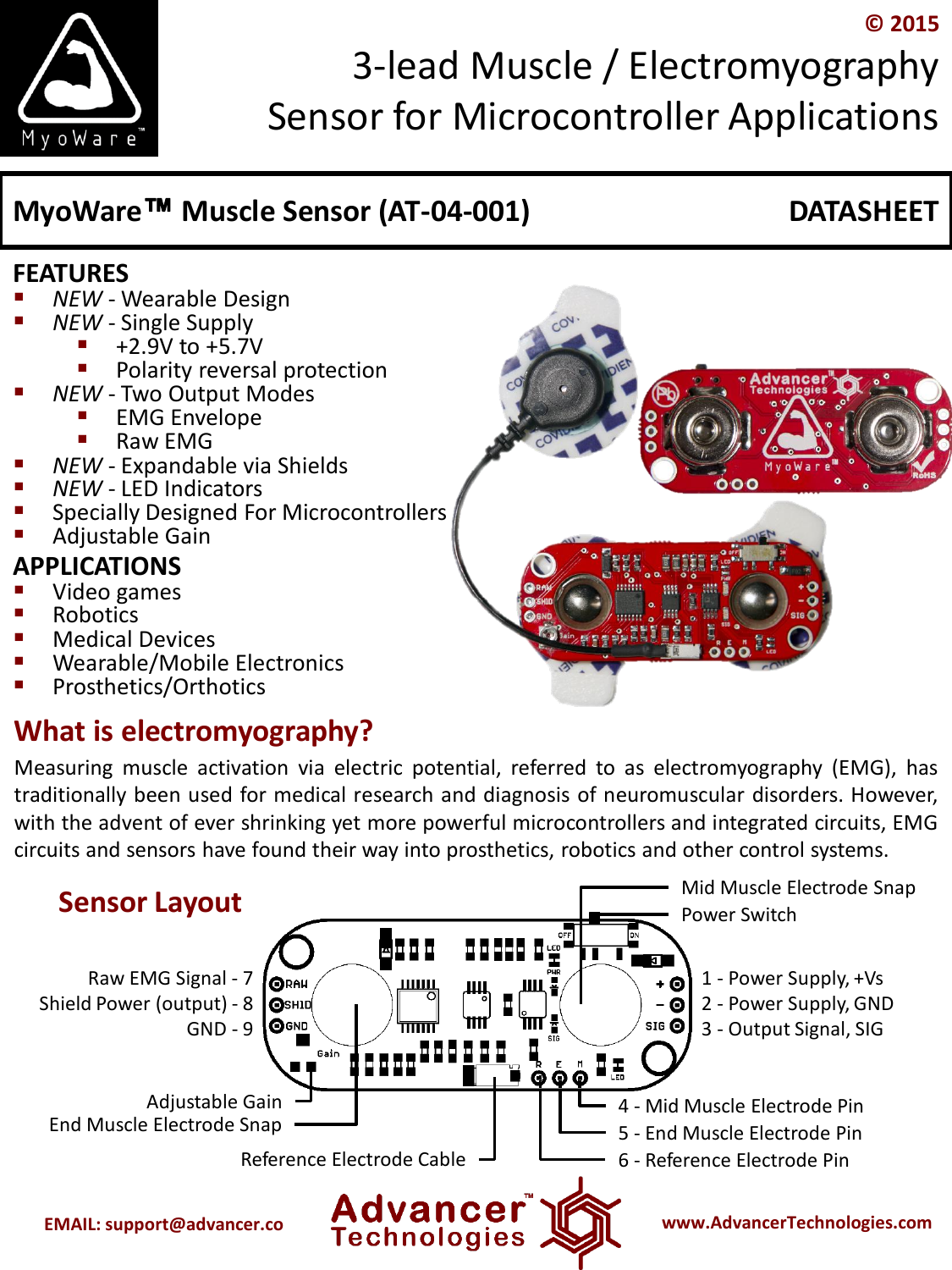#### **Setup Configurations** *(Arduino is shown but MyoWare is compatible with most development boards)*  a) Battery powered with isolation via no direct external connections



#### b) Battery powered sensor, Grid powered MCU with output isolation



*(Note: Arduino and batteries not included. Arduino setup is only an example; sensor will work with numerous other devices.)*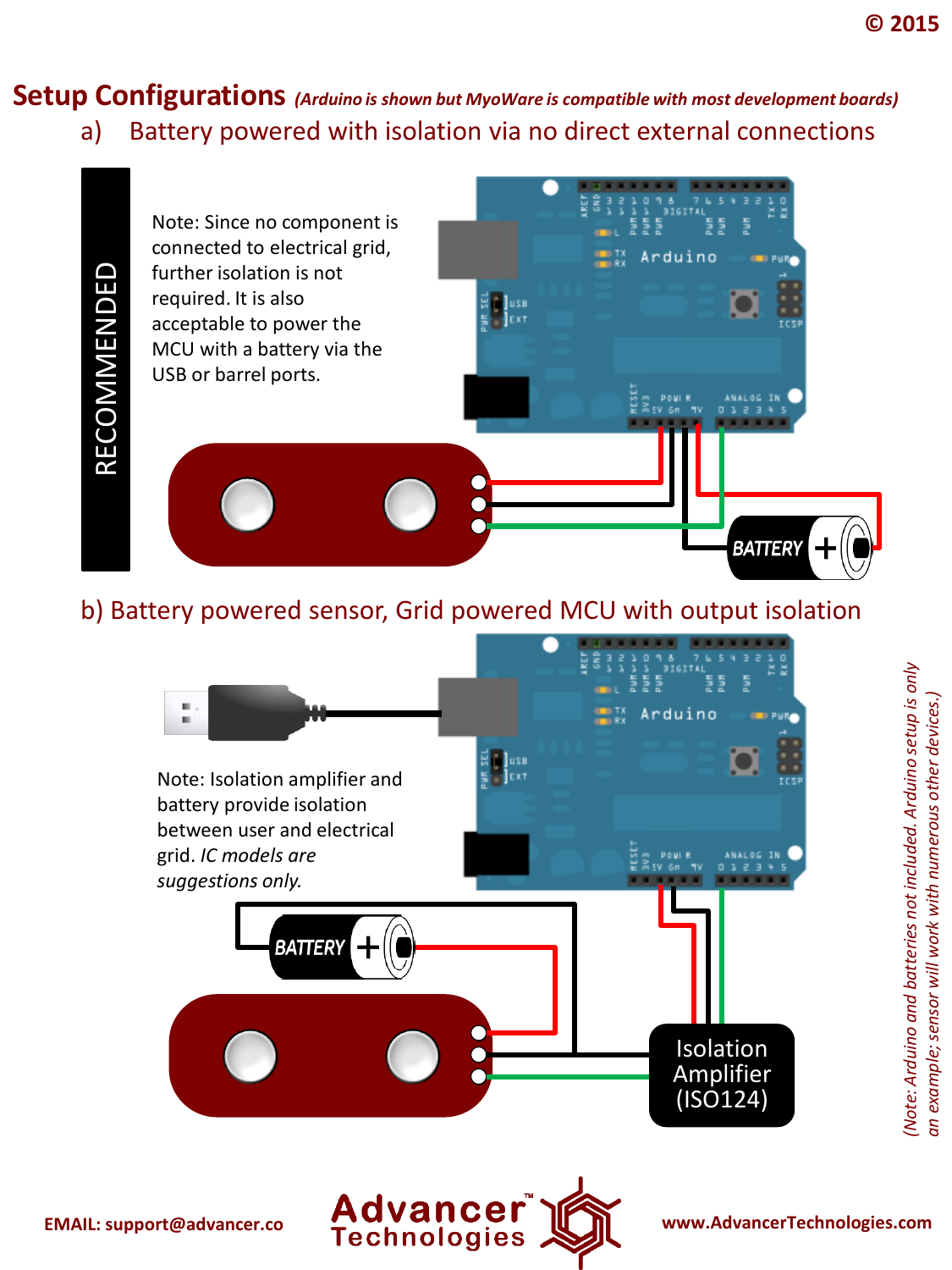#### **Setup Configurations (cont'd)**

c) Grid powered with power and output isolation



#### d) Grid powered. *Warning: No isolation.*

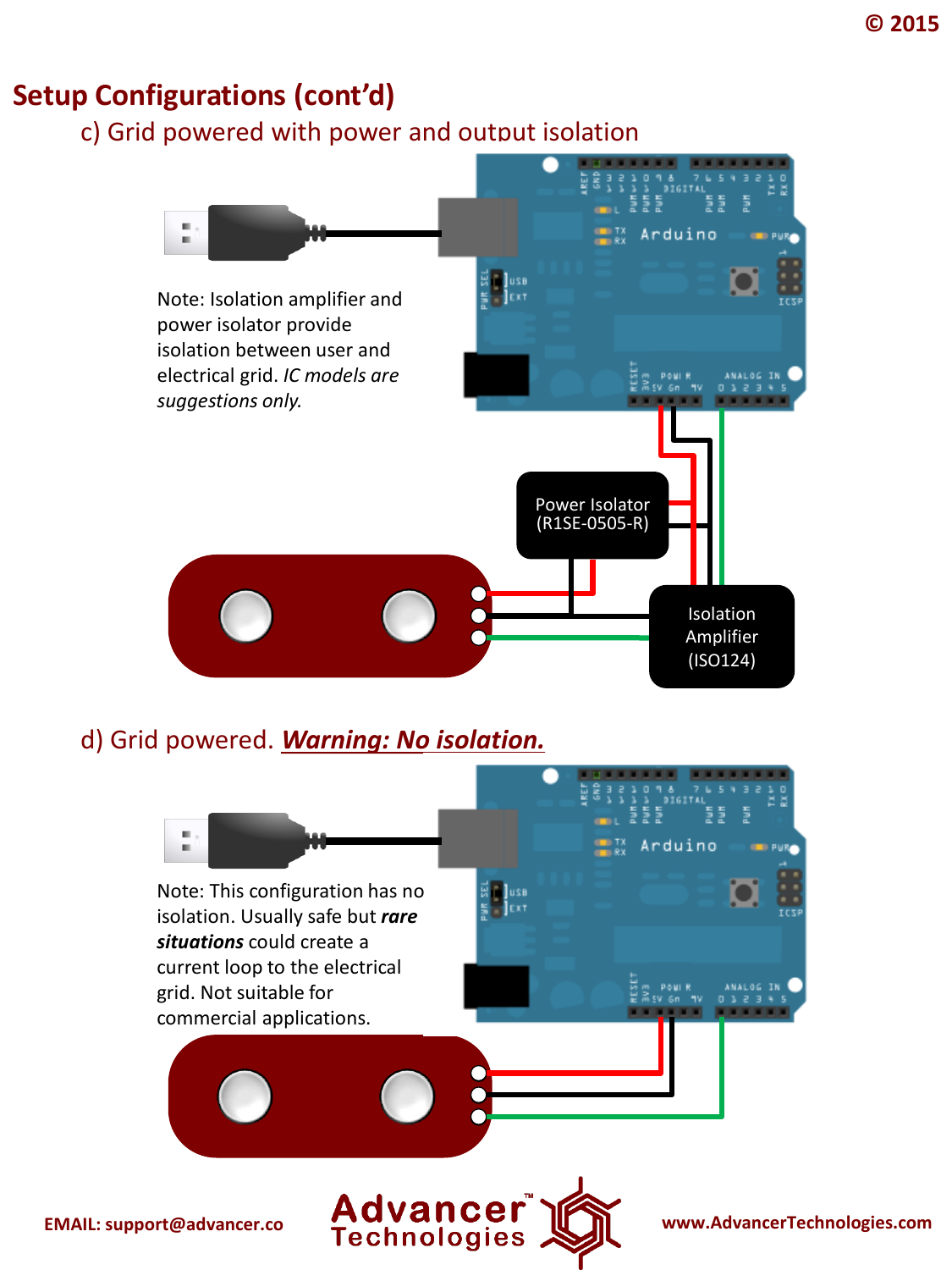#### **Setup Instructions**





*Note: Not To Scale*

#### Example Sensor Location for Bicep

- 1) Thoroughly clean the intended area with soap to remove dirt and oil
- 2) Snap electrodes to the sensor's snap connectors
	- *(Note: While you can snap the sensor to the electrodes after they've been placed on the muscle, we do not recommend doing so due to the possibility of excessive force being applied and bruising the skin.)*
- 3) Place the sensor on the desired muscle
	- a. After determining which muscle group you want to target (e.g. bicep, forearm, calf), clean the skin thoroughly
	- b. Place the sensor so one of the connected electrodes is in the middle of the muscle body. The other electrode should line up in the direction of the muscle length
	- c. Peel off the backs of the electrodes to expose the adhesive and apply them to the skin
	- d. Place the reference electrode on a bony or nonadjacent muscular part of your body near the targeted muscle
- 4) Connect to a development board (e.g. Arduino, RaspberryPi), microcontroller, or ADC
	- a. See configurations previously shown

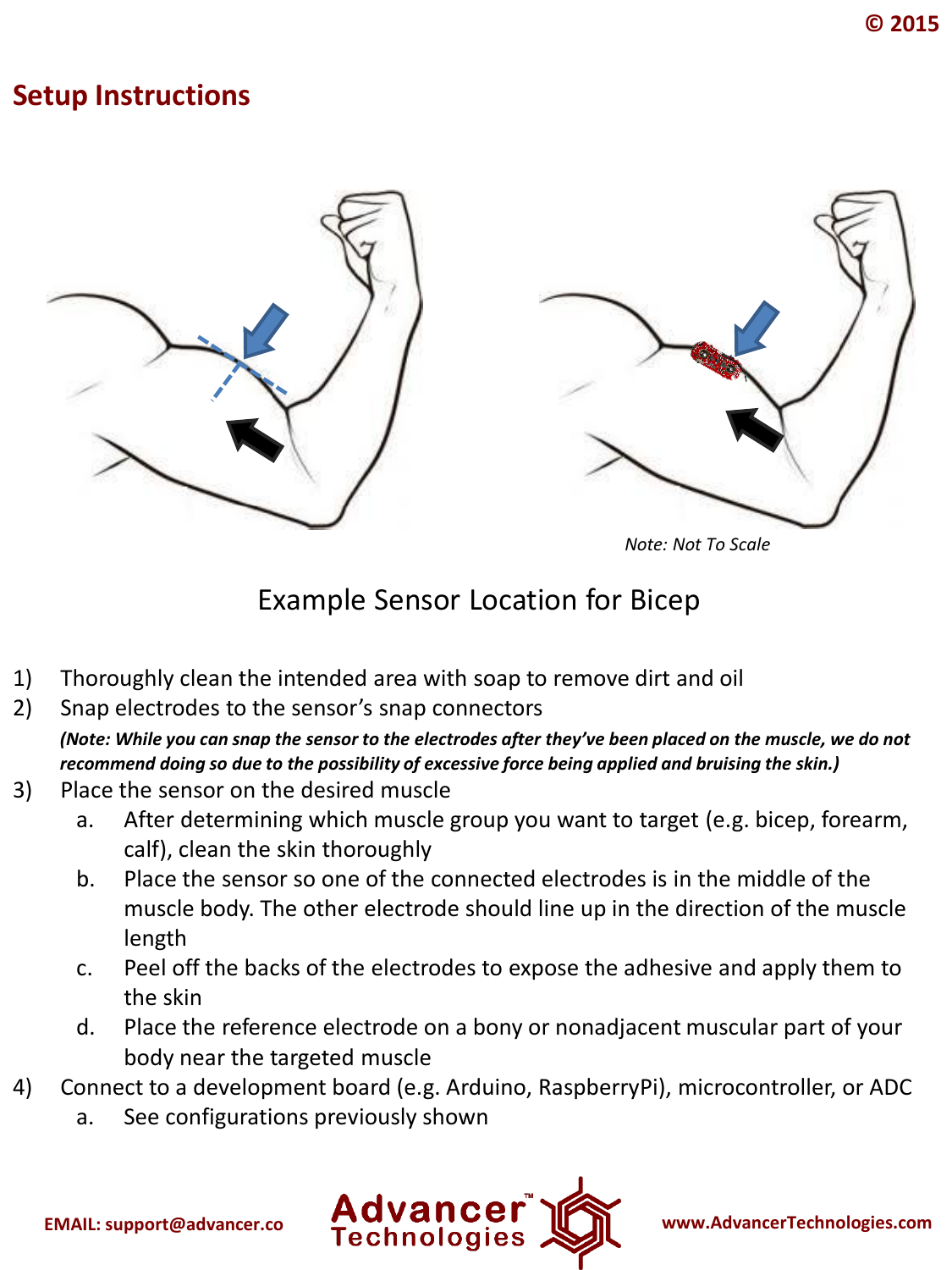### **Why is electrode placement important?**



Position and orientation of the muscle sensor electrodes has a vast effect on the strength of the signal. The electrodes should be place in the middle of the muscle body and should be aligned with the orientation of the muscle fibers. Placing the sensor in other locations will reduce the strength and quality of the sensor's signal due to a reduction of the number of motor units measured and interference attributed to crosstalk.

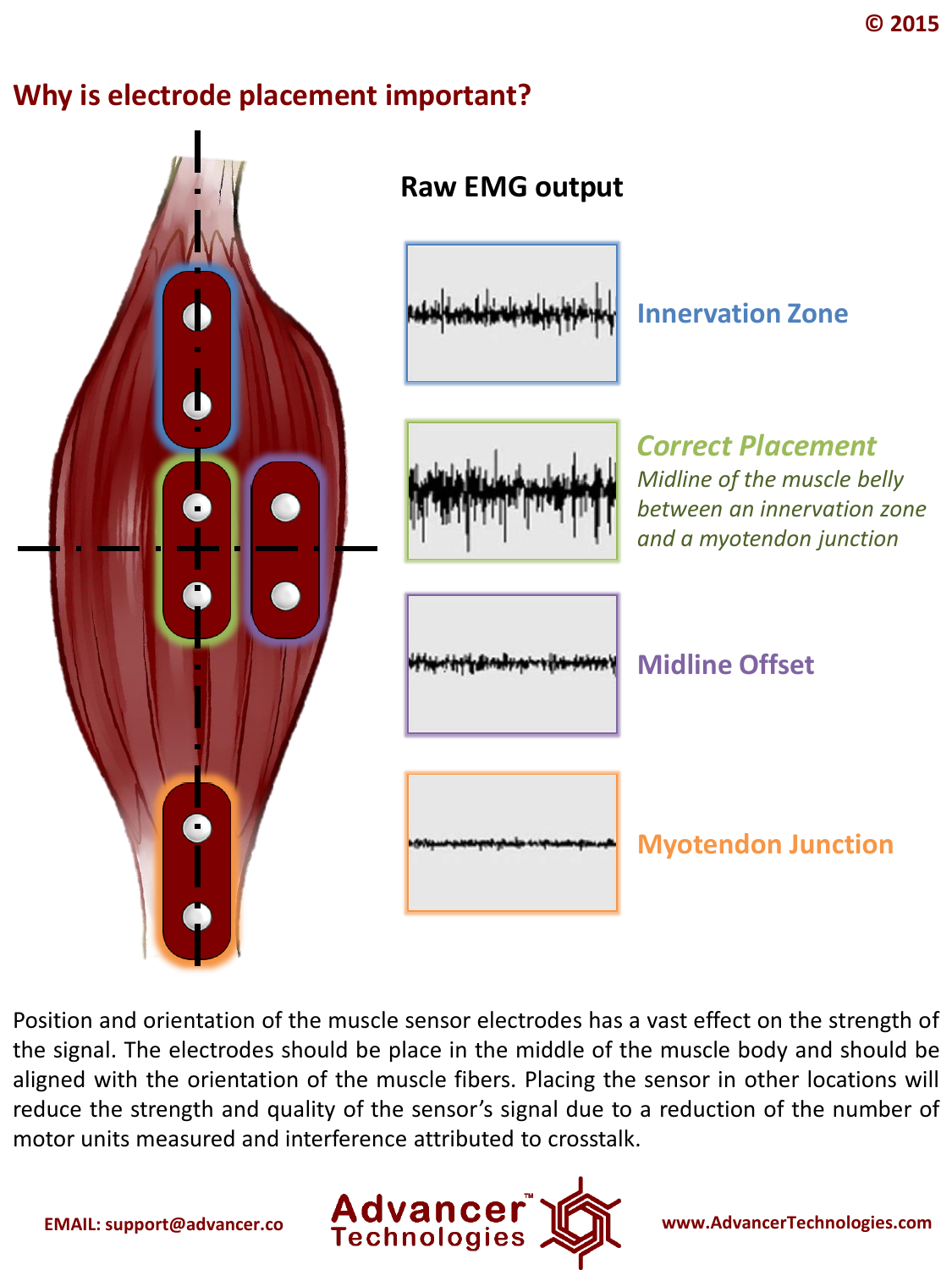#### **RAW EMG vs EMG Envelope**

Our Muscle Sensors are designed to be used directly with a microcontroller. Therefore, our sensors primary output is not a RAW EMG signal but rather an amplified, rectified, and integrated signal (AKA the EMG's envelope) that will work well with a microcontroller's analog-to-digital converter (ADC). This difference is illustrated below using a representative EMG signal. *Note: Actual sensor output not shown.*



#### **Reconfigure for Raw EMG Output**

#### **This new version has the ability to output an amplified raw EMG signal.**

To output the raw EMG signal, simply connect the raw EMG signal pin to your measuring device instead of the SIG pin.

*Note: This output is centered about an offset voltage of +Vs/2, see above. It is important to ensure +Vs is the max voltage of the MCU's analog to digital converter. This will assure that you completely see both positive and negative portions of the waveform.*



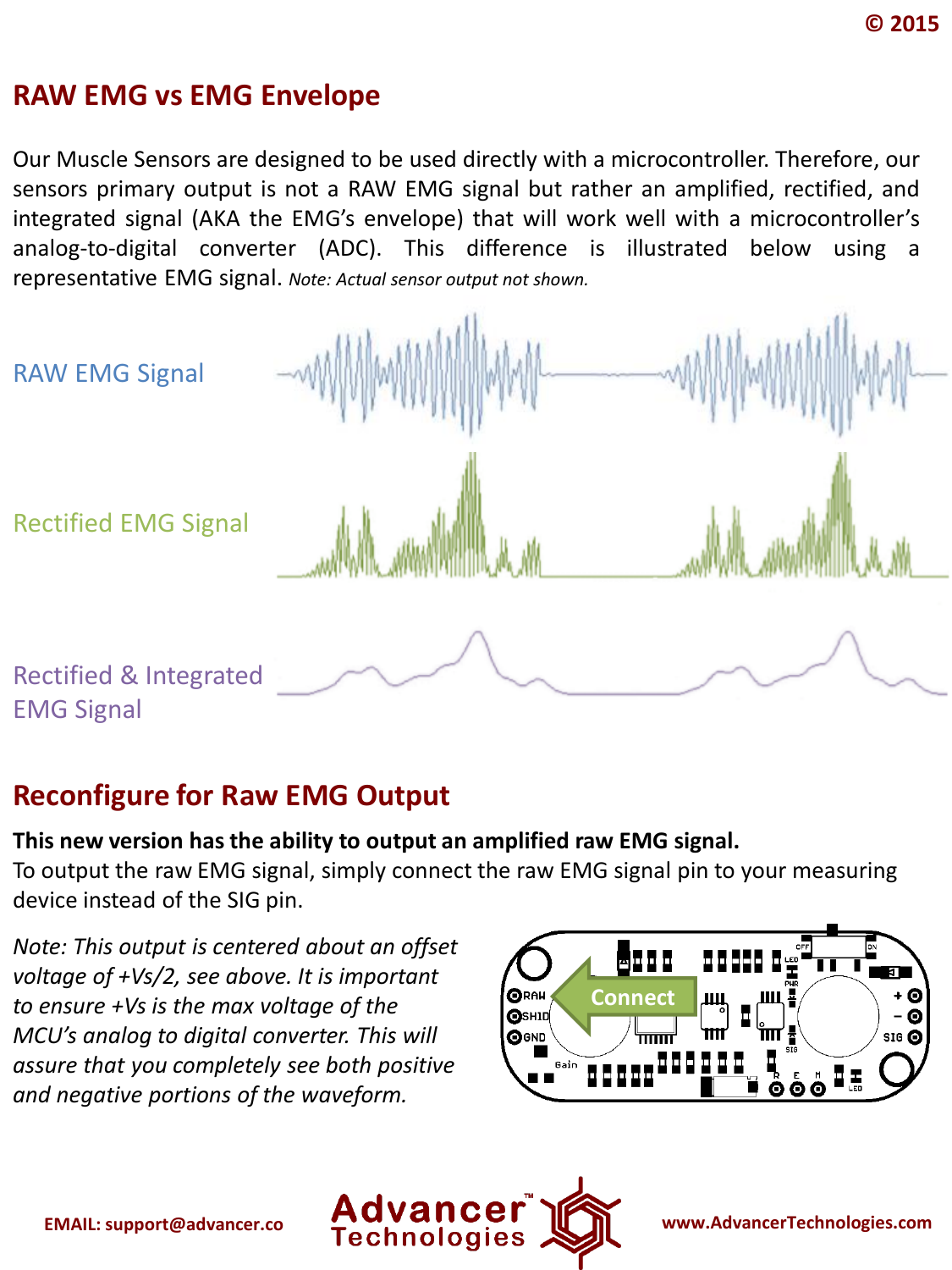### **Connecting external electrode cables**

**This new version has embedded electrode snaps right on the sensor board itself, replacing the need for a cable. However, if the on board snaps do not fit a user's specific application, an external cable can be connected to the board through three through hole pads shown above.** 





#### **Middle**

Connect this pad to the cable leading to an electrode placed in the middle of the muscle body. **End**

Connect this to the cable leading to an electrode placed adjacent to the middle electrode towards the end of the muscle body.

#### **Ref**

Connect this to the reference electrode. The reference electrode should be placed on an separate section of the body, such as the bony portion of the elbow or a nonadjacent muscle

# **Adjusting the gain**

**We recommend for users to get their sensor setup working reliably prior to adjusting the gain. The default gain setting should be appropriate for most applications.**

To adjust the gain, locate the gain potentiometer in the lower left corner of the sensor (marked as "GAIN"). Using a Phillips screwdriver, turn the potentiometer counterclockwise to increase the output gain; turn the potentiometer clockwise to reduce the gain.

*Note: In order to reduce the required voltage for the sensor, the redesign switch out a JFET amplifier for a CMOS amplifier. However CMOS amplifiers tend to have slower recovery times when saturated. Therefore, we advise users to adjust the gain such that the output signal will not saturate the amplifier.*